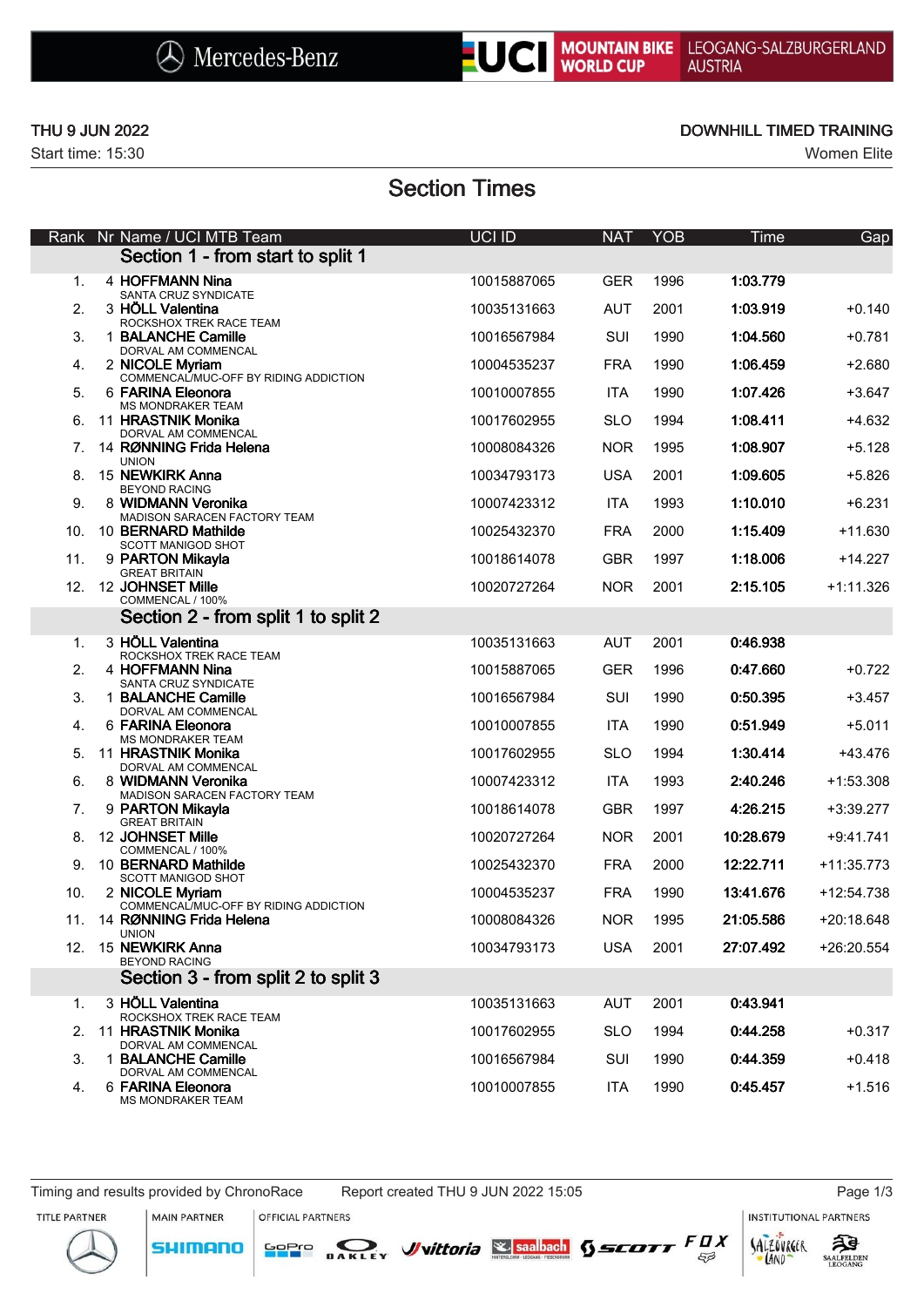



Start time: 15:30 Women Elite

### THU 9 JUN 2022 **DOWNHILL TIMED TRAINING**

# Section Times

| Rank | Nr Name / UCI MTB Team                                       | <b>UCI ID</b> | <b>NAT</b> | <b>YOB</b> | Time      | Gap         |
|------|--------------------------------------------------------------|---------------|------------|------------|-----------|-------------|
| 5.   | 12 JOHNSET Mille<br>COMMENCAL / 100%                         | 10020727264   | <b>NOR</b> | 2001       | 0:45.481  | $+1.540$    |
| 6.   | 14 RØNNING Frida Helena<br><b>UNION</b>                      | 10008084326   | <b>NOR</b> | 1995       | 0:45.726  | $+1.785$    |
| 7.   | 4 HOFFMANN Nina<br>SANTA CRUZ SYNDICATE                      | 10015887065   | <b>GER</b> | 1996       | 0:45.934  | $+1.993$    |
| 8.   | 8 WIDMANN Veronika                                           | 10007423312   | <b>ITA</b> | 1993       | 0:46.305  | $+2.364$    |
| 9.   | MADISON SARACEN FACTORY TEAM<br>15 NEWKIRK Anna              | 10034793173   | <b>USA</b> | 2001       | 0:46.684  | $+2.743$    |
| 10.  | <b>BEYOND RACING</b><br>9 PARTON Mikayla                     | 10018614078   | <b>GBR</b> | 1997       | 0:47.762  | $+3.821$    |
| 11.  | <b>GREAT BRITAIN</b><br>2 NICOLE Myriam                      | 10004535237   | <b>FRA</b> | 1990       | 0:52.191  | $+8.250$    |
| 12.  | COMMENCAL/MUC-OFF BY RIDING ADDICTION<br>10 BERNARD Mathilde | 10025432370   | <b>FRA</b> | 2000       | 0:53.015  | $+9.074$    |
|      | <b>SCOTT MANIGOD SHOT</b>                                    |               |            |            |           |             |
|      | Section 4 - from split 3 to split 4                          |               |            |            |           |             |
| 1.   | 3 HÖLL Valentina<br>ROCKSHOX TREK RACE TEAM                  | 10035131663   | <b>AUT</b> | 2001       | 1:04.113  |             |
| 2.   | 4 HOFFMANN Nina<br>SANTA CRUZ SYNDICATE                      | 10015887065   | <b>GER</b> | 1996       | 1:12.437  | $+8.324$    |
| 3.   | 1 BALANCHE Camille<br>DORVAL AM COMMENCAL                    | 10016567984   | SUI        | 1990       | 1:18.363  | $+14.250$   |
| 4.   | 6 FARINA Eleonora<br><b>MS MONDRAKER TEAM</b>                | 10010007855   | <b>ITA</b> | 1990       | 1:41.418  | $+37.305$   |
| 5.   | 8 WIDMANN Veronika                                           | 10007423312   | <b>ITA</b> | 1993       | 3:24.914  | $+2:20.801$ |
| 6.   | MADISON SARACEN FACTORY TEAM<br>11 HRASTNIK Monika           | 10017602955   | <b>SLO</b> | 1994       | 3:35.019  | $+2:30.906$ |
| 7.   | DORVAL AM COMMENCAL<br>9 PARTON Mikayla                      | 10018614078   | <b>GBR</b> | 1997       | 6:16.570  | $+5:12.457$ |
| 8.   | <b>GREAT BRITAIN</b><br>14 RØNNING Frida Helena              | 10008084326   | <b>NOR</b> | 1995       | 6:35.211  | +5:31.098   |
| 9.   | <b>UNION</b><br>10 BERNARD Mathilde                          | 10025432370   | <b>FRA</b> | 2000       | 7:42.590  | +6:38.477   |
| 10.  | <b>SCOTT MANIGOD SHOT</b><br>2 NICOLE Myriam                 | 10004535237   | <b>FRA</b> | 1990       | 23:41.762 | +22:37.649  |
| 11.  | COMMENCAL/MUC-OFF BY RIDING ADDICTION<br>15 NEWKIRK Anna     | 10034793173   | <b>USA</b> | 2001       | 24:03.512 | +22:59.399  |
| 12.  | <b>BEYOND RACING</b><br>12 JOHNSET Mille                     | 10020727264   | <b>NOR</b> | 2001       | 32:15.367 | +31:11.254  |
|      | COMMENCAL / 100%<br>Section 5 - from split 4 to finish       |               |            |            |           |             |
| 1.   | 4 HOFFMANN Nina                                              | 10015887065   | <b>GER</b> | 1996       | 0:43.736  |             |
| 2.   | SANTA CRUZ SYNDICATE<br>3 HÖLL Valentina                     | 10035131663   | <b>AUT</b> | 2001       | 0:44.350  | $+0.614$    |
| 3.   | ROCKSHOX TREK RACE TEAM<br>1 BALANCHE Camille                | 10016567984   | SUI        | 1990       | 0:48.451  | $+4.715$    |
| 4.   | DORVAL AM COMMENCAL<br>9 PARTON Mikayla                      | 10018614078   | <b>GBR</b> | 1997       | 0:52.092  | +8.356      |
| 5.   | <b>GREAT BRITAIN</b><br>10 BERNARD Mathilde                  | 10025432370   | <b>FRA</b> | 2000       | 0:55.022  | $+11.286$   |
|      | SCOTT MANIGOD SHOT                                           |               |            |            |           |             |
| 6.   | 14 RØNNING Frida Helena<br><b>UNION</b>                      | 10008084326   | <b>NOR</b> | 1995       | 0:56.604  | +12.868     |
| 7.   | 6 FARINA Eleonora<br><b>MS MONDRAKER TEAM</b>                | 10010007855   | ITA        | 1990       | 0:58.221  | $+14.485$   |
| 8.   | 15 NEWKIRK Anna<br><b>BEYOND RACING</b>                      | 10034793173   | <b>USA</b> | 2001       | 1:17.178  | $+33.442$   |
| 9.   | 12 JOHNSET Mille<br>COMMENCAL / 100%                         | 10020727264   | <b>NOR</b> | 2001       | 1:30.916  | $+47.180$   |

Timing and results provided by ChronoRace Report created THU 9 JUN 2022 15:05 Page 2/3

**SHIMANO** 

MAIN PARTNER OFFICIAL PARTNERS

**INSTITUTIONAL PARTNERS** 

LAND

TITLE PARTNER